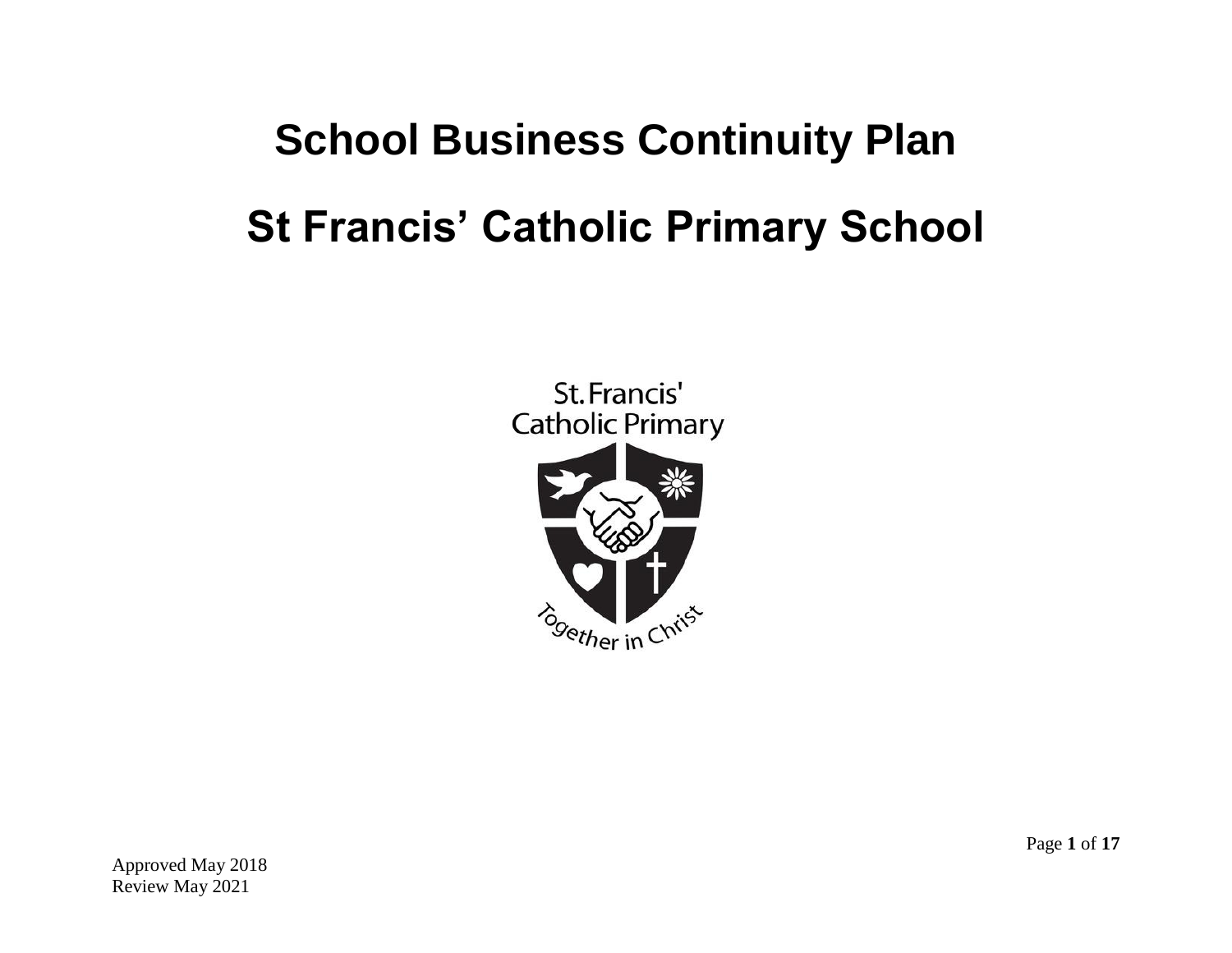### PLEASE MAINTAIN A LOG AFTER ANY INVOCATION

#### **Responsibility chart:**

*Please refer to School's emergency contact lists for contact details.* 

| <b>Position</b>                                 | <b>Responsibilities</b>                                                                                                                                                                                                                                                                                                                                                      |
|-------------------------------------------------|------------------------------------------------------------------------------------------------------------------------------------------------------------------------------------------------------------------------------------------------------------------------------------------------------------------------------------------------------------------------------|
| <b>Headteacher</b>                              | Decision maker on invocation of the plan. Financial (expenditure) control.<br>Strategic viewpoint to request tactical response to bring services back on line.<br>Review Business Continuity Plan (Assisted by NSC if required)<br>Monitor response; deal with press (Through Marketing and Communication, NSC).                                                             |
| <b>Deputy Headteacher</b>                       | To assist Headteacher in the initial responses and work between Headteacher and Office staff for<br>updates and to assist in above.                                                                                                                                                                                                                                          |
| <b>Bursar/Business</b><br>manager, Office staff | To react to the invocation of the plan. Lead the response from School Office. Contact suppliers for<br>assistance, North Somerset Council Insurance team and Property and Asset Management Team<br>as required. Working with the Headteacher and North Somerset's Marketing and Communications<br>Team on the press response if larger disruption likely to affect families. |
| <b>Teaching Staff/Support</b><br><b>Staff</b>   | To assist the Bursar and Office staff in relaying single message to parents where required and to<br>aid in the provision of education material to pupils.                                                                                                                                                                                                                   |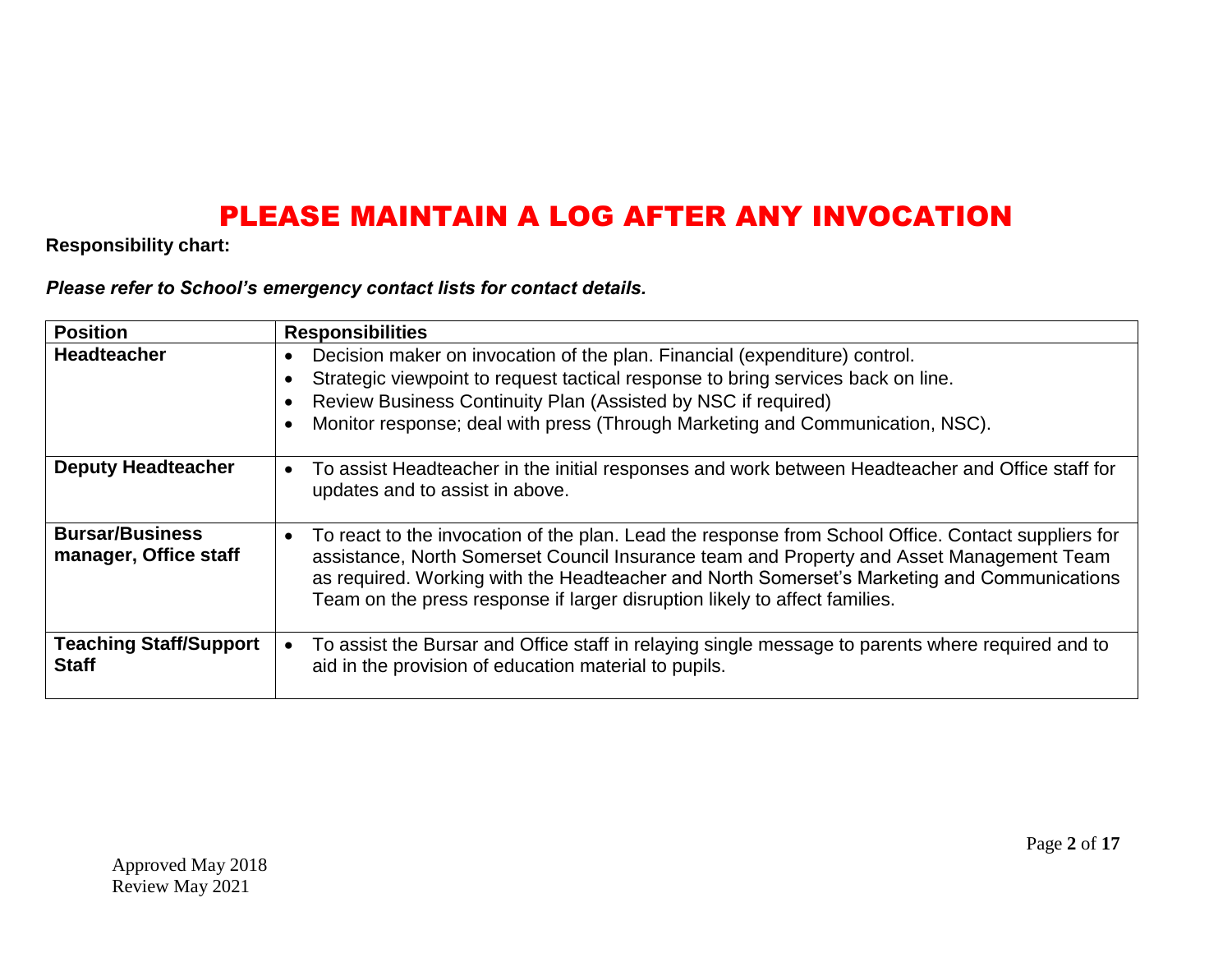# **PHASE I: ASSESS THE SITUATION**

### **ASSESS THE SITUATION**



The following is a list of the main critical functions (assets, resources and activities) that support the delivery of education and other school based services:

| <b>Critical Function</b>          | <b>Description</b>                                                                                                                                                                                                           |
|-----------------------------------|------------------------------------------------------------------------------------------------------------------------------------------------------------------------------------------------------------------------------|
| Examinations                      | Providing staff and facilities to enable pupils to sit examinations                                                                                                                                                          |
| Teaching staff                    | The provision of a suitable number of qualified teaching staff to deliver National<br>Curriculum (Foundation to Key Stage 2)                                                                                                 |
| Support staff                     | The provision of suitably qualified and experienced support staff to assist in the<br>education of pupils and running of establishment services including extended<br>services etc                                           |
| Safe and secure premises          | The provision of suitable, safe and secure accommodation to enable the<br>delivery of education and to meet duty of care requirements as per 'in loco<br>parentis', health & safety legislation etc                          |
| Catering facilities and staff     | The provision of suitable catering facilities to enable the preparation of school<br>meals including free school meals.<br>The provision of suitably trained catering staff to prepare school meals to<br>national standards |
| Utilities-gas                     | The supply of gas to enable the heating of premises and preparation of school<br>meals etc                                                                                                                                   |
| Utilities-water                   | The supply of water for drinking and general usage including flushing of toilets,<br>preparation of meals, washing etc                                                                                                       |
| Utilities-electric                | The supply of electricity to enable ICT systems to run, lighting of premises, etc                                                                                                                                            |
| Provision of ICT education        | The provision of ICT to deliver education                                                                                                                                                                                    |
| Provision of ICT administrative   | The provision of ICT to enable the establishment to run effectively                                                                                                                                                          |
| Keeping of suitable records       | The keeping of suitable records in relation to staff/pupils and general<br>administrative functions within an establishment                                                                                                  |
| Provision of cleaning contractors | The provision of suitable numbers of cleaners to carry out general cleaning<br>such as toilets, waste collection and removal                                                                                                 |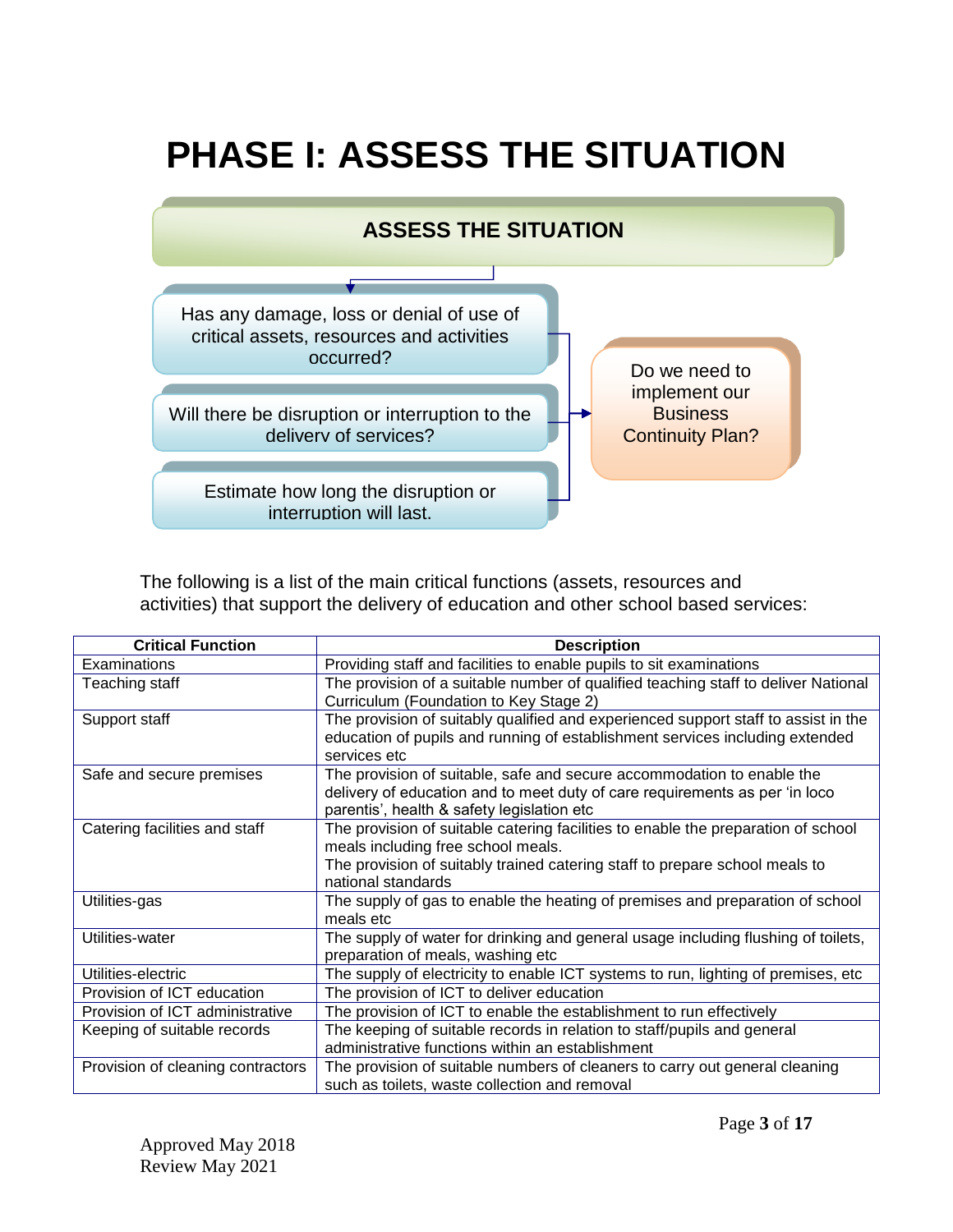#### The 'Maximum Tolerable Period of disruption' is determined by when an impact is deemed to be 'significant' or 'very significant'. The following summarises the MTPD acceptable for each critical function.

| <b>CRITICAL FUNCTION</b>  | <b>MTPD</b>   | <b>NOTES</b>                                                      |
|---------------------------|---------------|-------------------------------------------------------------------|
| Examinations              | 5 days        | Edexcel state this is the maximum time allowable to sit SATS      |
|                           |               | after major disruption                                            |
| <b>Teaching Staff</b>     | 1 day         | It is felt that loss of staff for 1 day would have a significant  |
|                           |               | impact.                                                           |
| <b>Support Staff</b>      | 5 days        | It is felt that loss of staff for 5 days would have a significant |
|                           |               | impact.                                                           |
|                           | 1 day SEN     | It is felt that loss of SEN staff for 1 day would have a          |
|                           |               | significant impact.                                               |
| Premises                  | 2 days        | Damage to premises and utilities or denial of access to           |
|                           |               | premises will have a significant impact if lasting for more than  |
|                           |               | 2 days.                                                           |
| Catering                  | 1 day         | Loss of normal catering arrangements would mean the               |
|                           |               | delivery of alternative cold meals. Catering contractor to have   |
|                           |               | in place appropriate BCP.                                         |
| <b>Utilities</b>          | 1 to 5 days   | Loss of utilities, depending on circumstances may result in       |
|                           |               | immediate school closure, depending on circumstances and          |
|                           |               | seasonal factors (e.g. summer or winter). Such closure will       |
|                           |               | have a significant impact after 2 days similar to loss of         |
|                           |               | use/denial of access to premises.                                 |
| <b>ICT Administrative</b> | 1 day         | It is thought that the Office staff should be brought back on     |
|                           |               | line first for management purposes.                               |
| <b>ICT Education</b>      | 3 days server | It is thought that servers can be rebuilt in 3 days and full IT   |
|                           | 5 days PCs    | restore including PC's within 5 days.                             |
| Cleaning                  | 1 day         | Cleaning contractor to have in place appropriate BCP.             |

Below is a summary of the typical impacts that a loss or disruption may have:

| <b>Impact Area</b>          | <b>Example Descriptor</b>                                                                                                                                                                           |
|-----------------------------|-----------------------------------------------------------------------------------------------------------------------------------------------------------------------------------------------------|
| Education                   | Impacts on education may include loss of large number of days of teaching,<br>disruption to education, loss of coursework etc.                                                                      |
| Child welfare/well-being    | Impacts on a child may include physical impacts (e.g. hunger, cold etc),<br>psychological impacts (e.g. loss of course work, having to move school),<br>future prospects and educational abilities. |
| Parents/Guardians           | Impacts on parents/guardians may include loss of earnings (taking time off<br>work), disruption to work, perception of establishment and North Somerset<br>Council.                                 |
| <b>Statutory Compliance</b> | Statutory compliance may include duty of care, in loco parentis, H&S<br>legislation, duty to provide 190 days education, OFSTED, duty to provide free<br>school meals etc.                          |
| Reputation                  | Reputation may be the reputation to the establishment AND North Somerset<br>Council.                                                                                                                |
| <b>Extended Services</b>    | Extended services include After School Clubs - currently Tue, Wed, Thu.<br>Breakfast Clubs (n/a); Children's Centres (n/a), hiring of rooms/halls etc (n/a).                                        |
| <b>Staff</b>                | Impacts on staff can be financial, physical, psychological.                                                                                                                                         |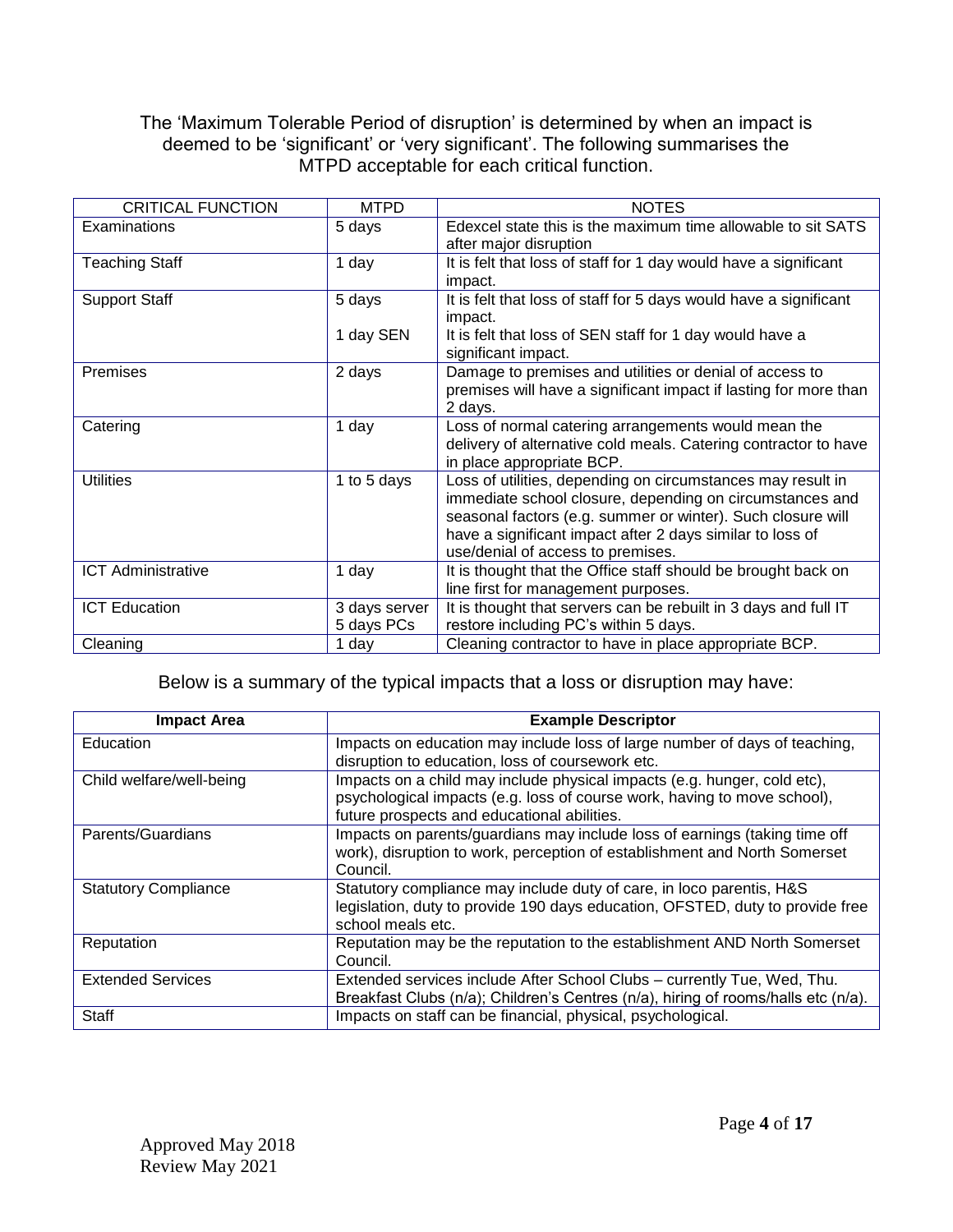| Category                | <b>Descriptor</b>                                                                                                                                                                                                                                                    |
|-------------------------|----------------------------------------------------------------------------------------------------------------------------------------------------------------------------------------------------------------------------------------------------------------------|
| Insignificant           | There is not thought to be any detrimental impacts that would warrant the<br>implementation of a BCP                                                                                                                                                                 |
| Minor                   | There is thought to be some detrimental impact on the provision of service<br>but not significant enough to warrant the implementation of BCP                                                                                                                        |
| Moderate                | There is thought to be some impact on some areas. This may require the<br>implementation of BCP if the impact is considered to affect critical areas<br>such as education or child well-being                                                                        |
| Significant             | A significant impact in a number of areas that warrants the<br>implementation of the BCP                                                                                                                                                                             |
| <b>Very Significant</b> | The impact is severe with major detrimental impact on education,<br>stakeholders and extended services. There are also major compliance<br>issues and damage to the reputation of establishment, Children's Services<br>and Council. Immediate implementation of BCP |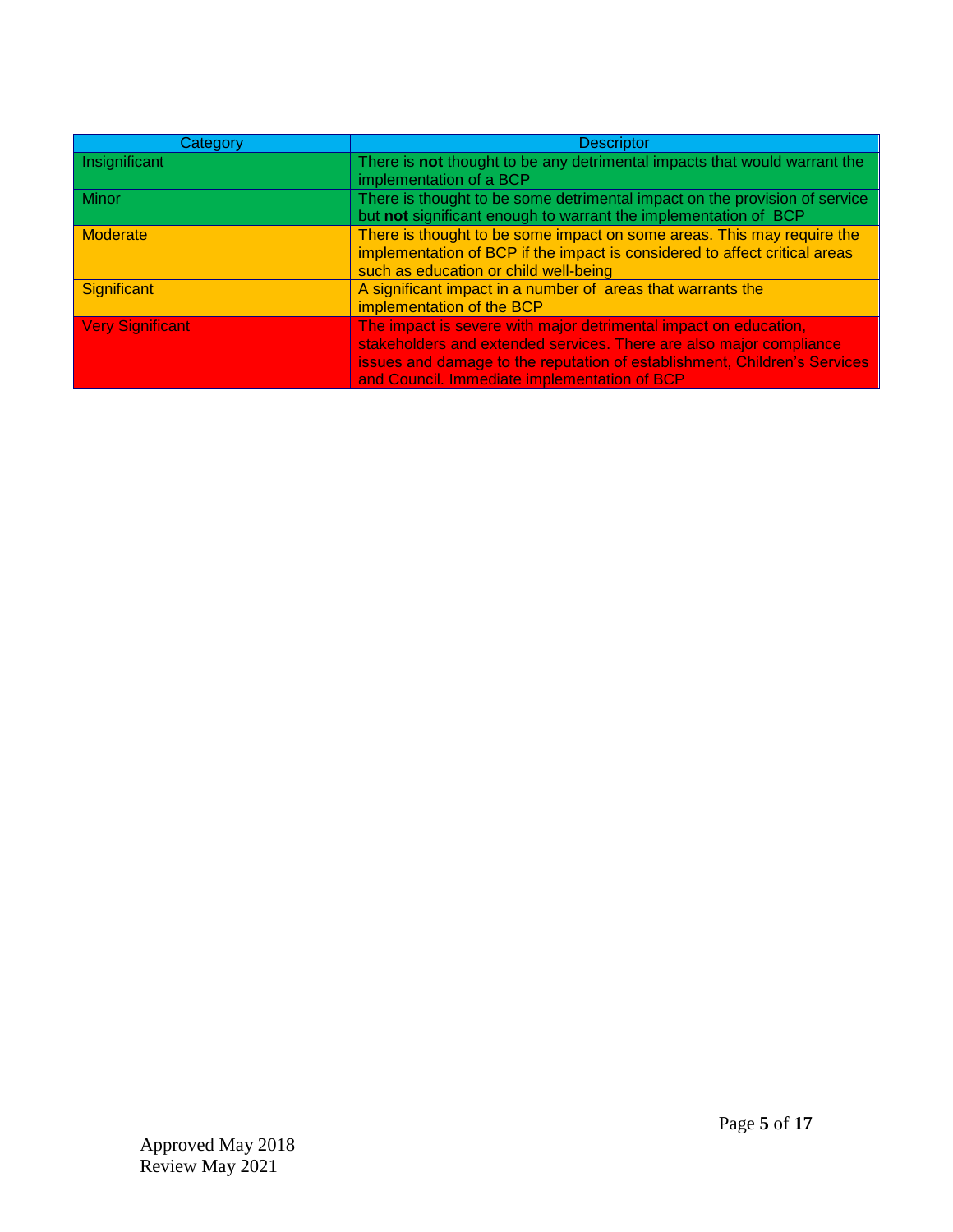## **PHASE II: IMPLEMENT BUSINESS CONTINUITY PLAN**

**HEADTEACHER AND BUSINESS MANAGER/BURSAR TO IMPLEMENT CONTINUITY AND RECOVERY ARRANGEMENTS**

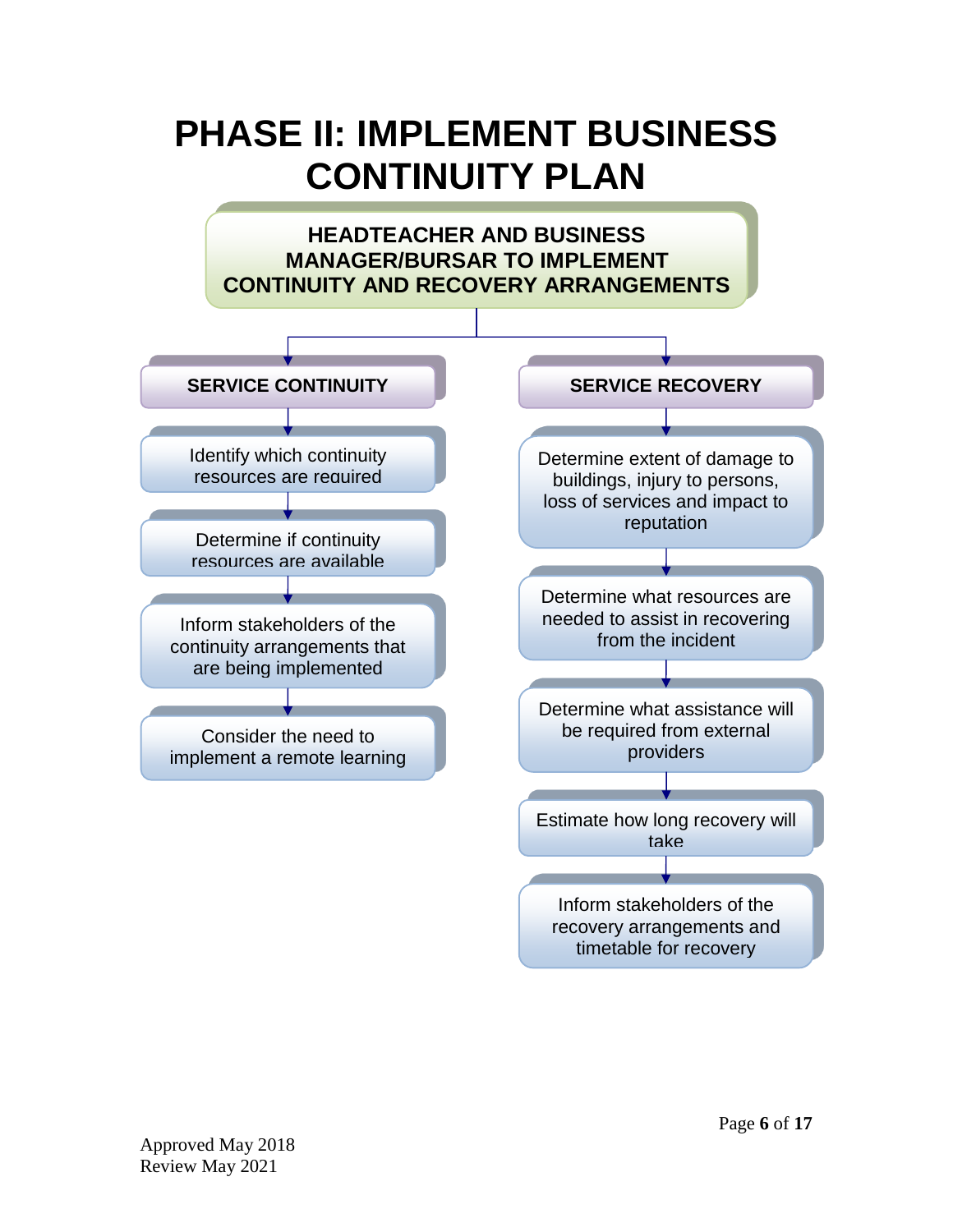### **SERVICE CONTINUITY ARRANGEMENTS**

| <b>ITEM</b>                    | <b>RESOURCE</b>                                                               | <b>CONTINGENCY REQUIREMENT</b>                                                                                                                                                                                                                                                                                                                             |
|--------------------------------|-------------------------------------------------------------------------------|------------------------------------------------------------------------------------------------------------------------------------------------------------------------------------------------------------------------------------------------------------------------------------------------------------------------------------------------------------|
|                                | Senior manager (e.g.<br>Headteacher/inc Bursar)                               | The deputy headteacher would step up to the headteacher role. Administrative Assistant to<br>step up to give support / Travelling Bursar (NSC) to support Finance duties                                                                                                                                                                                   |
|                                | Teaching staff                                                                | Pool of supply and part-time teachers or agency to cover absences                                                                                                                                                                                                                                                                                          |
|                                | Teaching assistants/Learning<br><b>Support Assistants</b>                     | Part-time TAs, LSAs/teachers/part-time teachers cover                                                                                                                                                                                                                                                                                                      |
| <b>Staffing</b><br><b>Loss</b> | SEN support staff                                                             | Part-time TAs,LSAs/teachers/part-time teachers cover                                                                                                                                                                                                                                                                                                       |
|                                | Administrative support staff                                                  | Bursar/Admin Assistant/Support staff to provide cover                                                                                                                                                                                                                                                                                                      |
|                                | Site care                                                                     | Graham FM. Waterhouse (ad hoc)                                                                                                                                                                                                                                                                                                                             |
|                                | Catering and/or cleaning                                                      | Contractors cover catering and cleaning                                                                                                                                                                                                                                                                                                                    |
|                                | Other staff                                                                   | Lunch time assistance cover in-house                                                                                                                                                                                                                                                                                                                       |
|                                | Damage/denial of use of classroom<br>and/or associated contents               | Use school hall/ ICT room/merge or split classes. Temporary re-locate to St Francis church<br>hall/local school with available accommodation                                                                                                                                                                                                               |
|                                | Damage/denial of use of building<br>and/or associated contents                | Students sent home for up to 5 days. Temporary relocation St Francis church hall/local<br>school with available accommodation. Contact North Somerset Council property and asset<br>management and arrange for portable classrooms to be placed on site.                                                                                                   |
| <b>Premises</b>                | Damage/denial of use of<br>administrative areas and/or<br>associated contents | Move to other room within school or request a portable classroom. Access to the Sims<br>server is available from any location where there is internet connection on or off-site (SIMS<br>hosted service from Scomis). Daily system backup through "cloud", weekly backup kept in<br>safe and could be re-installed on alternative equipment (2 IT Systems) |
|                                | Damage/denial of use of some<br>commons parts (e.g. hall for<br>examinations) | Use classrooms/temporary relocate to St Francis church hall /local school with available<br>accommodation                                                                                                                                                                                                                                                  |
|                                | Loss of utilities (gas, electric, water)                                      | Contact supplier or Grahams Facilities (as appropriate)                                                                                                                                                                                                                                                                                                    |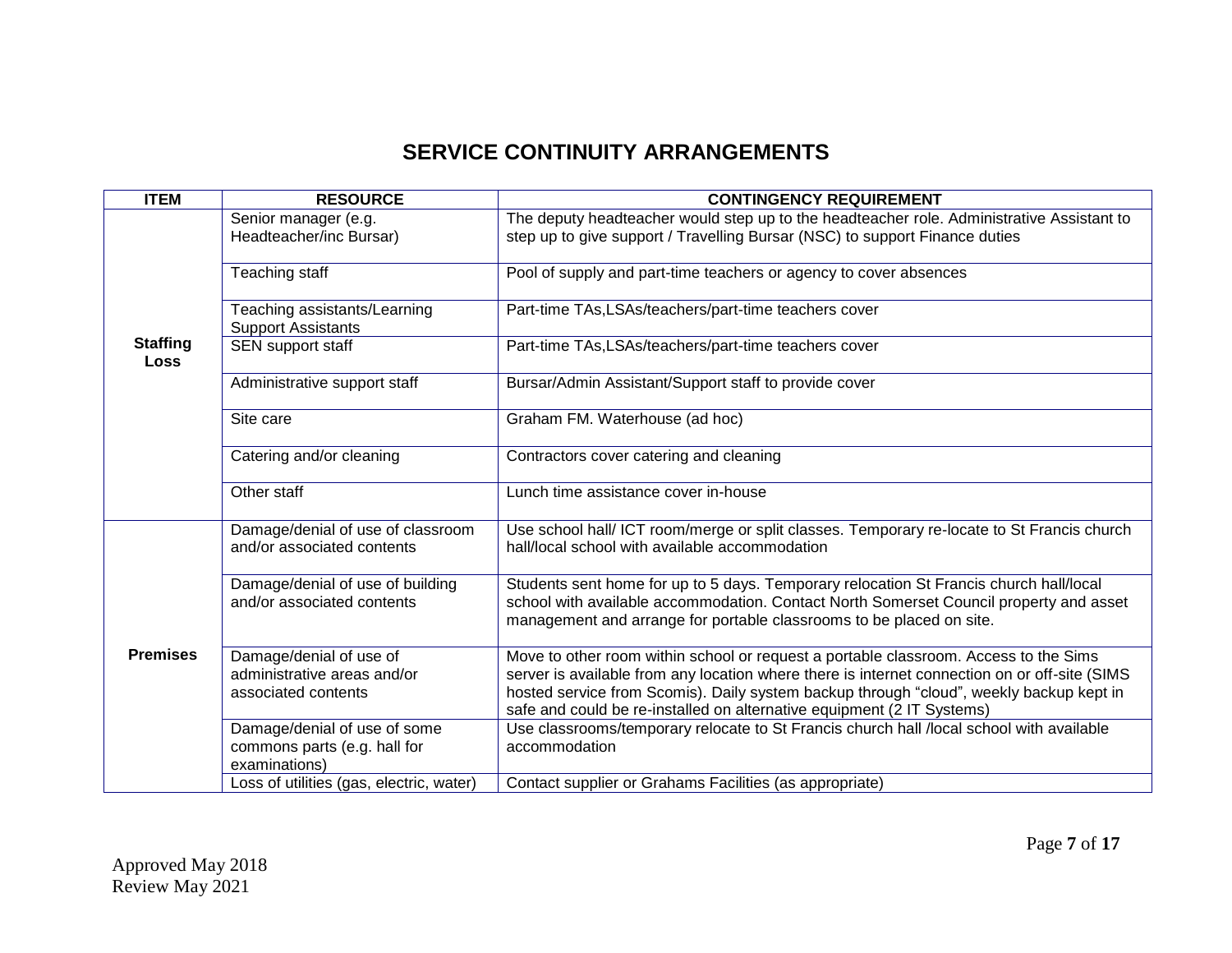| Catering        | Damage/denial of use of catering<br><b>facilities</b> | Contact contractor                                                                       |
|-----------------|-------------------------------------------------------|------------------------------------------------------------------------------------------|
|                 | No catering staff                                     | Contact contractor                                                                       |
|                 | Loss of telephony system                              | Contact Daisy and ask them to redirect number to the school mobile (top up credit/set up |
| <b>ICT</b>      |                                                       | call contract)                                                                           |
|                 | Loss of I.T servers/software                          | Contact Scomis(for SIMS - note: SIMS is hosted by Scomis) or 2IT Systems (Server)        |
|                 | Loss of I.T hardware                                  | Contact Scomis (for SIMS) or 2IT Systems (IT hardware)                                   |
| <b>Cleaning</b> | No cleaning staff available                           | Contact contractor                                                                       |
| <b>Records</b>  | Loss or damage to administrative                      | Most documents are held or available electronically                                      |
|                 | records                                               |                                                                                          |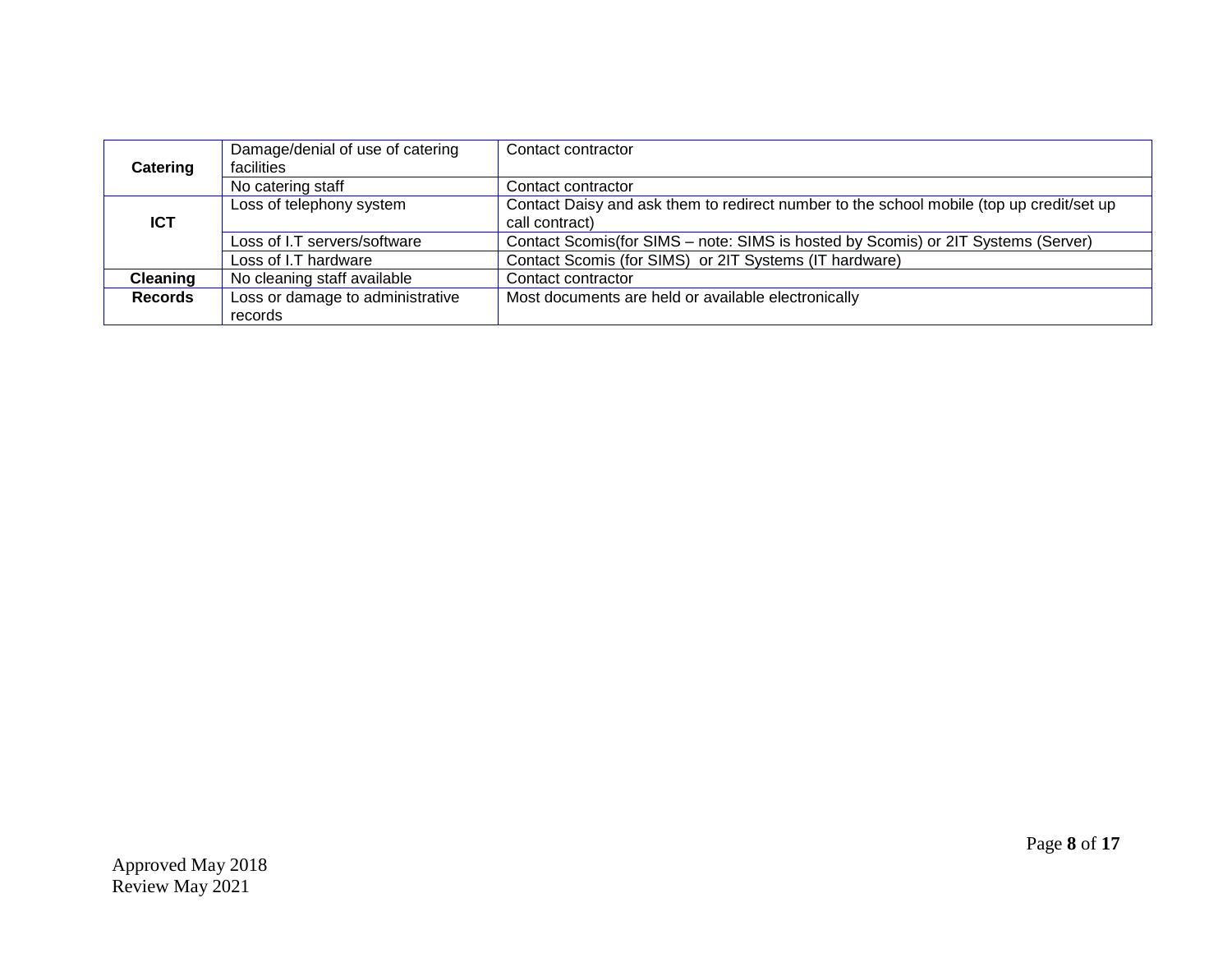### **CONTACT LIST ~ April 2016**

| <b>CONTACT</b>                       | <b>NAME</b>                                  | <b>TELEPHONE NUMBER/S</b>  |
|--------------------------------------|----------------------------------------------|----------------------------|
| <b>Chair of Governors</b>            | <b>Ann Tarr</b>                              | 07815 751556               |
|                                      |                                              |                            |
| <b>Property and Asset Management</b> | <b>North Somerset Council</b>                | 01934 888888               |
| (NSC)                                |                                              | 01275 882920               |
| The Hookway Partnership (Diocesan    | Jim Corrigan                                 | 0117 955 4545              |
| Surveyors)                           |                                              |                            |
| <b>Business Continuity Manager</b>   | <b>Steve de-Bruin (North Somerset</b>        | 01275 884283               |
| (NSC)                                | Council)                                     | 01934 888888               |
| <b>Clifton Diocesan Offices</b>      | <b>Colleen Collett</b>                       | 0117 902 5593              |
|                                      |                                              |                            |
| <b>Insurance Manager</b>             | <b>North Somerset Council</b>                | 01934 888888               |
|                                      | <b>Karl Edney</b>                            | 01275 634627               |
| Catering                             | <b>Edwards and Ward</b>                      | 01892 601340               |
|                                      | <b>Local Office</b>                          | 01934 615616               |
|                                      | <b>School Manager, Ron</b>                   | 07834 225680               |
| Cleaning                             | <b>Beaver Cleaning</b>                       | 0117 314 2097              |
|                                      | <b>Joe Butler</b>                            | 07788 140055               |
| <b>Building Technical Services</b>   | <b>Grahams Facilities/ Diocese (Hookway)</b> | 01275 878752               |
|                                      |                                              |                            |
| <b>Electricity Supplier</b>          | <b>Southern Electric</b>                     |                            |
| Site Reference:                      |                                              |                            |
| Electrical contractor                | <b>Grahams Facilities</b>                    | 01275 878752               |
|                                      |                                              |                            |
| Gas:                                 | <b>Southern Electric</b>                     | 0800 111 999<br>Emergency  |
| Site Reference:                      |                                              | General Eng' 0800 980 8476 |
| <b>Gas contractor</b>                | <b>Grahams Facilities</b>                    | 01275 878752               |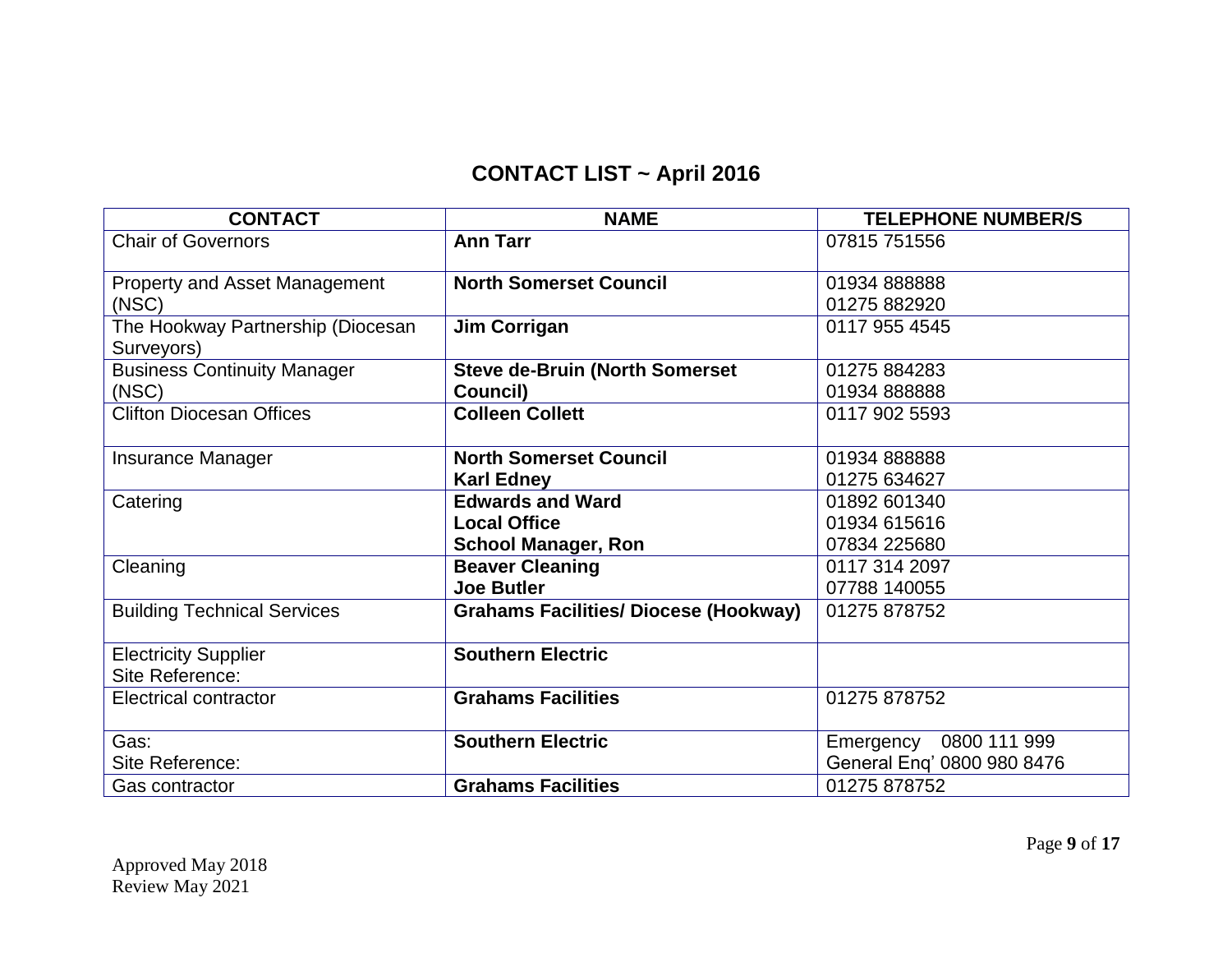| Water:                               | <b>Wessex Water</b>                | 0845 600 4 600               |
|--------------------------------------|------------------------------------|------------------------------|
| Site Reference:                      |                                    |                              |
|                                      |                                    |                              |
| Site care and facilities (caretaker) | <b>Beaver Cleaning</b>             | 0117 314 2097 / 07788 140055 |
|                                      | <b>Graham FM</b>                   | 01275 878752                 |
|                                      | <b>CPS Grounds</b>                 | 0117 967 6677                |
|                                      |                                    |                              |
| Landline phone provider              | Daisy Group (Contract No:FVA87943) | 0330 333 7000                |
|                                      |                                    |                              |
| <b>IT Systems</b>                    | 2IT Systems                        | 01934 611146                 |
| Marketing and Communications (NSC)   | <b>North Somerset Council</b>      | 01275 888888                 |
|                                      |                                    | 01275 888 728                |
| Out of Hours (NSC)                   | <b>North Somerset Council</b>      | 01934 622669                 |
| St Francis Church, Parish Office     | <b>Fr Tom Dubois</b>               | 01275 851530                 |
| <b>Clevedon Parish Office</b>        | Fr R Gray                          | 01275 873205                 |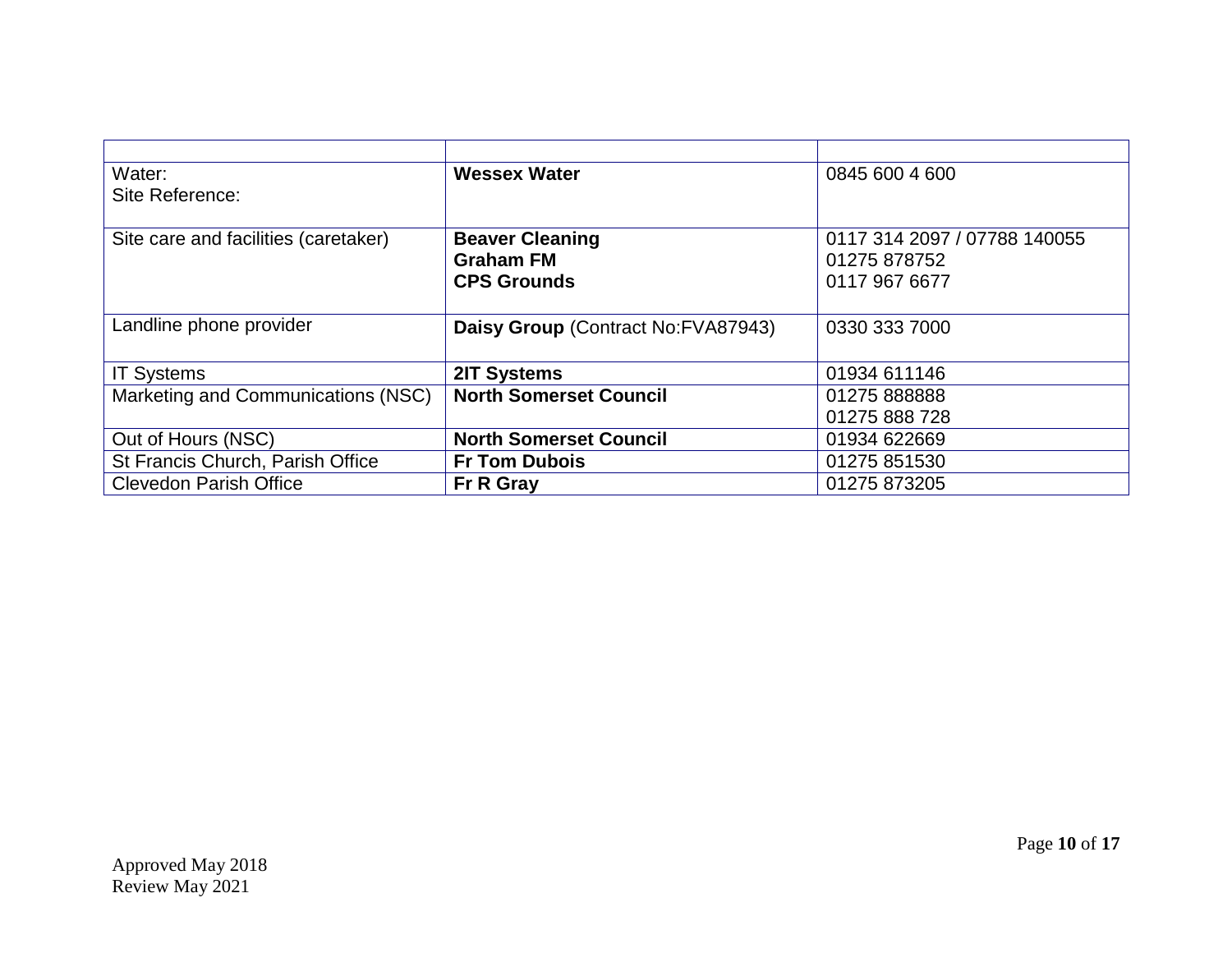# **PHASE III: REMOTE LEARNING PLAN**

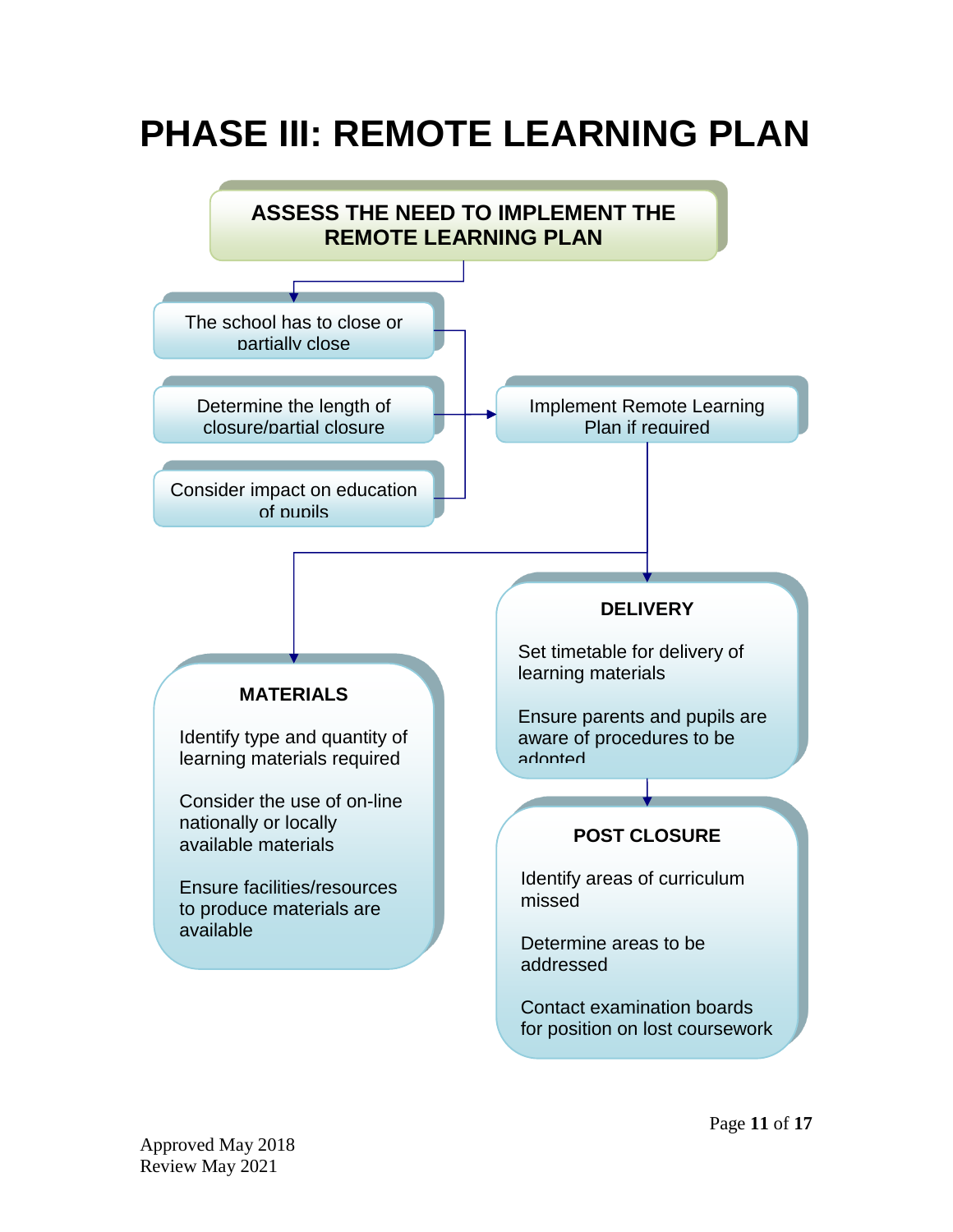### **REMOTE LEARNING PLAN**

| DETAILS OF REMOTE LEARNING<br>STRATEGY TO BE ADOPTED | Website can be used to communicate with students.                                                                 |
|------------------------------------------------------|-------------------------------------------------------------------------------------------------------------------|
| ELECTRONIC LEARNING ONLY                             | Determine how many pupils have access to I.T facilities (laptops etc) and the internet/e-<br>mail.                |
|                                                      | Consider the option of loaning IT equipment to pupils.                                                            |
|                                                      | Can pupils with no laptops gain access through other means?                                                       |
|                                                      | Ensure electronic learning platforms are secure and protected from viruses.                                       |
|                                                      | Ensure access to the learning platform away from the school (if school access is<br>denied).                      |
|                                                      | Identify any core materials that can be developed now.                                                            |
| <b>MATERIAL PREPARATION</b>                          | Identify how much material has to be prepared to enable 1 week's worth of remote<br>learning (general materials). |
|                                                      | Ensure materials can be stored electronically and accessed off-site in case access to<br>the school is denied     |
|                                                      | Identify the person/s responsible for developing learning materials now and during any<br>period of closure       |
|                                                      | Do these persons require any training (e.g. on electronic systems)<br>(If yes detail below training requirements) |
|                                                      |                                                                                                                   |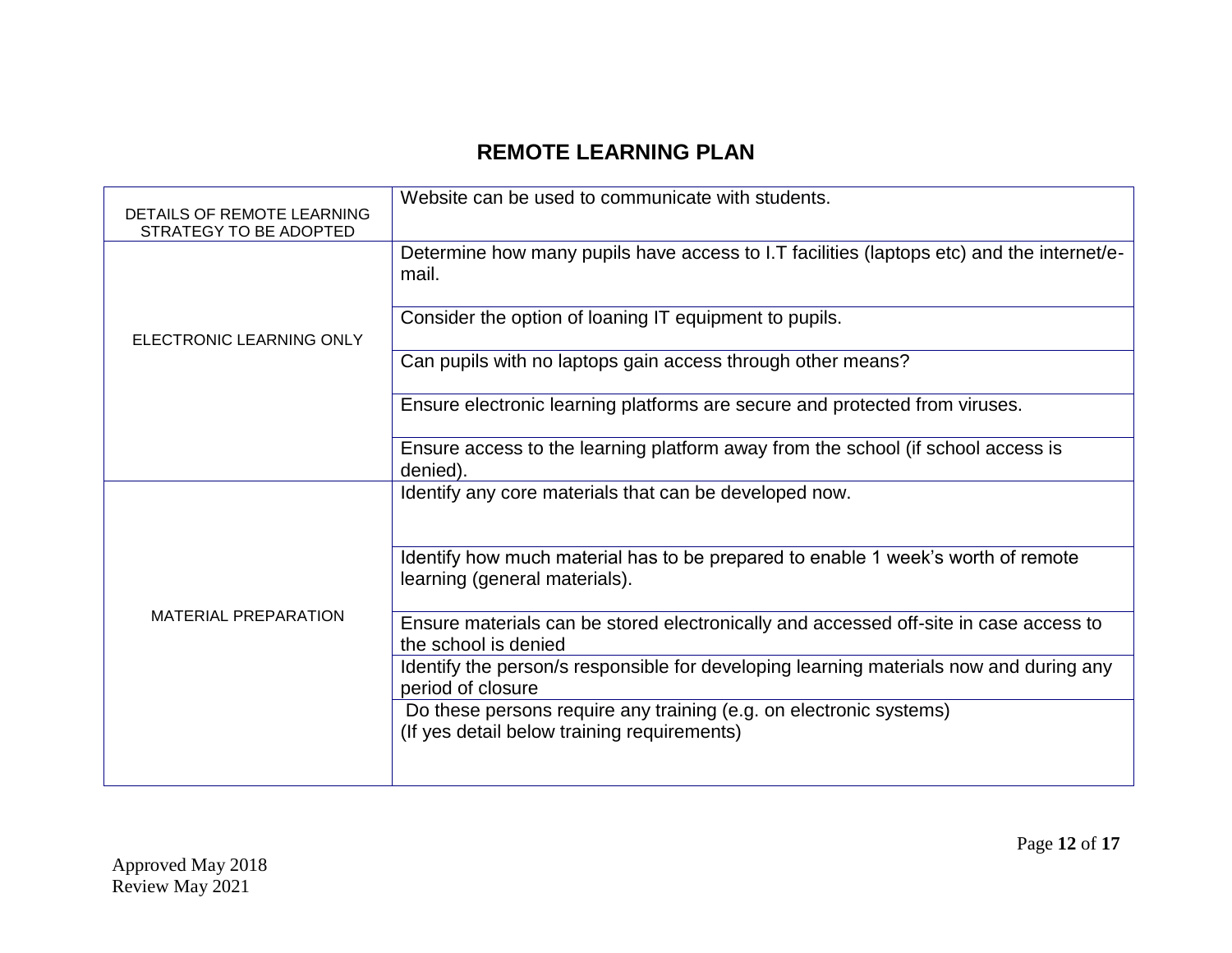| DELIVERY AND COLLECTION<br><b>METHODS</b> | Detail below the method of delivery and collection of remote learning materials (hard<br>copy or electronic)<br>Website can be used to distribute information – all teachers have access to upload<br>material. St Francis Church hall / Golden Valley or other school in cluster could be used<br>as a contact point.<br>Emails and attachments can be sent via ParentPay |
|-------------------------------------------|----------------------------------------------------------------------------------------------------------------------------------------------------------------------------------------------------------------------------------------------------------------------------------------------------------------------------------------------------------------------------|
|                                           |                                                                                                                                                                                                                                                                                                                                                                            |
|                                           | Detail system for providing remote learning support, marking and feedback                                                                                                                                                                                                                                                                                                  |
|                                           | Website can be used to distribute information – all teachers have access to upload<br>material. St Francis Church hall / Golden Valley or other school in cluster could be used<br>as a contact point.                                                                                                                                                                     |
| REMOTE SUPPORT AND MARKING                | Emails and attachments can be sent via ParentPay                                                                                                                                                                                                                                                                                                                           |
| <b>ALTERNATIVE SITE</b>                   | Identify an alternative site where the remote learning requirements (e.g. material<br>preparation, delivery and support) can be delivered from in case access to the school is<br>denied.                                                                                                                                                                                  |
|                                           | Website can be used to distribute information – all teachers have access to upload<br>material. St Francis Church hall / Golden Valley or other school in cluster could be used<br>as a contact point.                                                                                                                                                                     |
|                                           | Emails and attachments can be sent via ParentPay                                                                                                                                                                                                                                                                                                                           |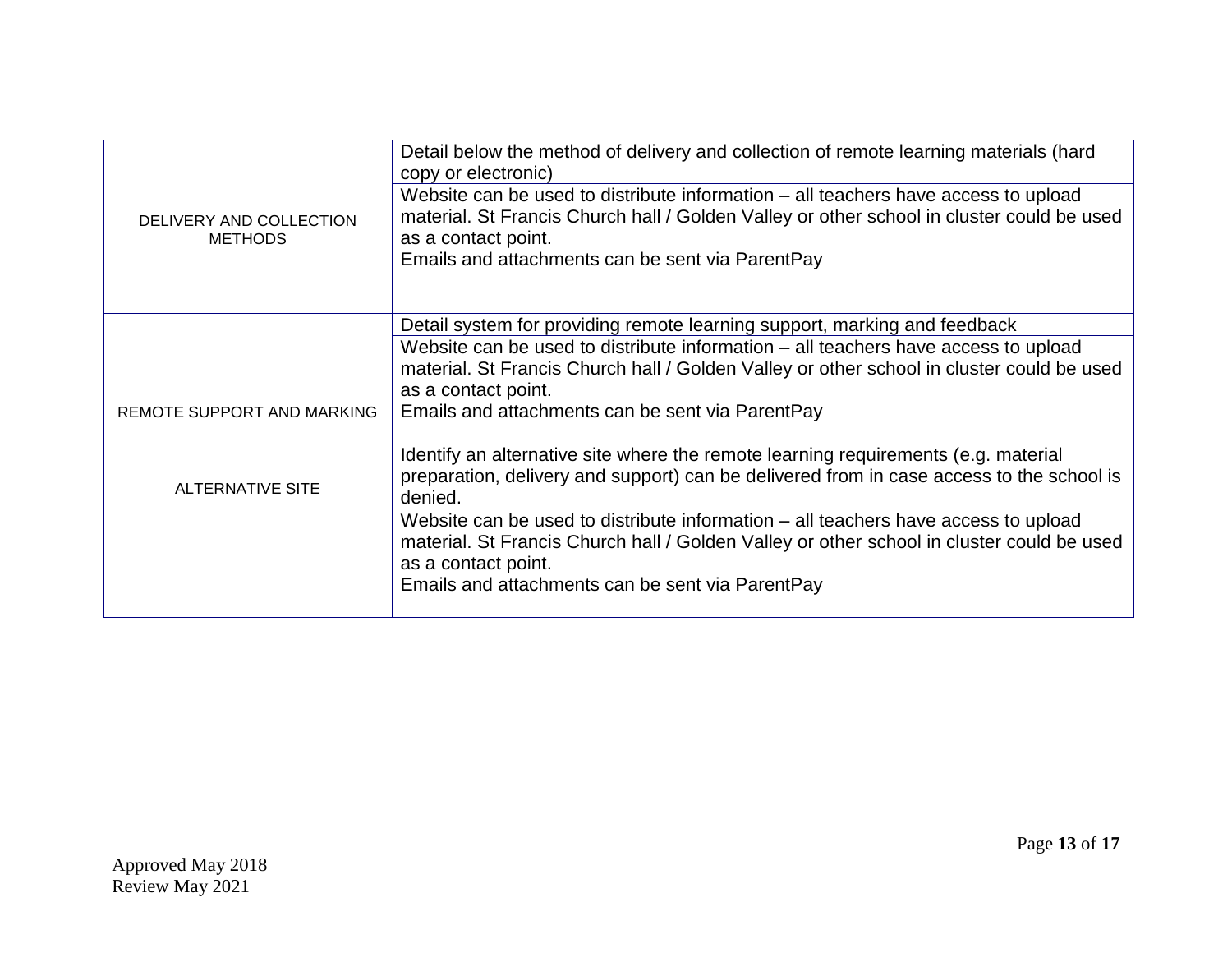# **PHASE IV: TEMPORARY ACCOMMODATION / RELOCATION PLAN**

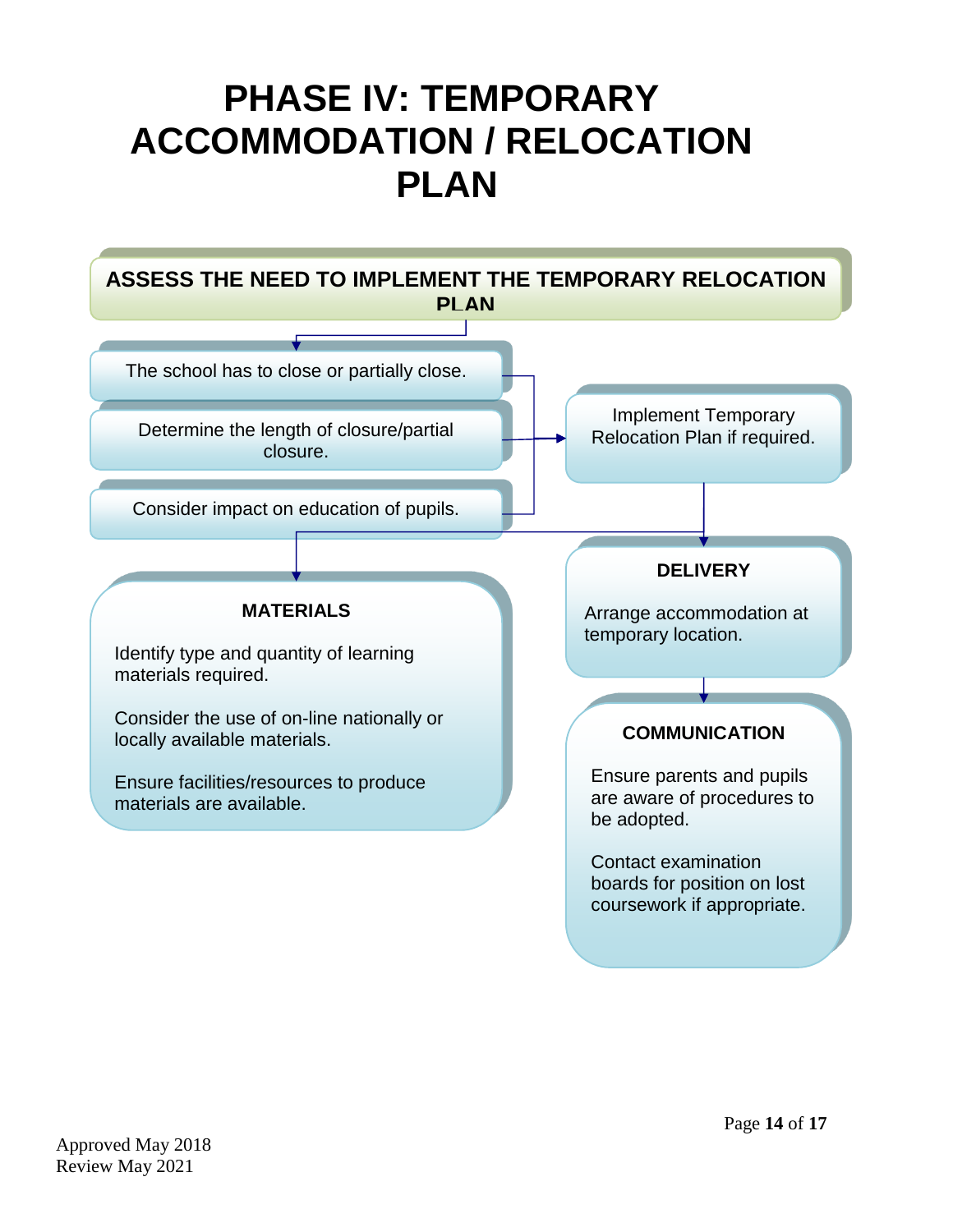#### **Loss of school**

| <b>School</b>                    | <b>Temporary location</b>                                                                                                                                                                   |  |  |
|----------------------------------|---------------------------------------------------------------------------------------------------------------------------------------------------------------------------------------------|--|--|
| <b>St Francis Primary School</b> | Dependant on scenario in contact with Property and Asset management and<br>Insurance Manager at North Somerset Council consider suitability of:<br>Portable classrooms on the school field. |  |  |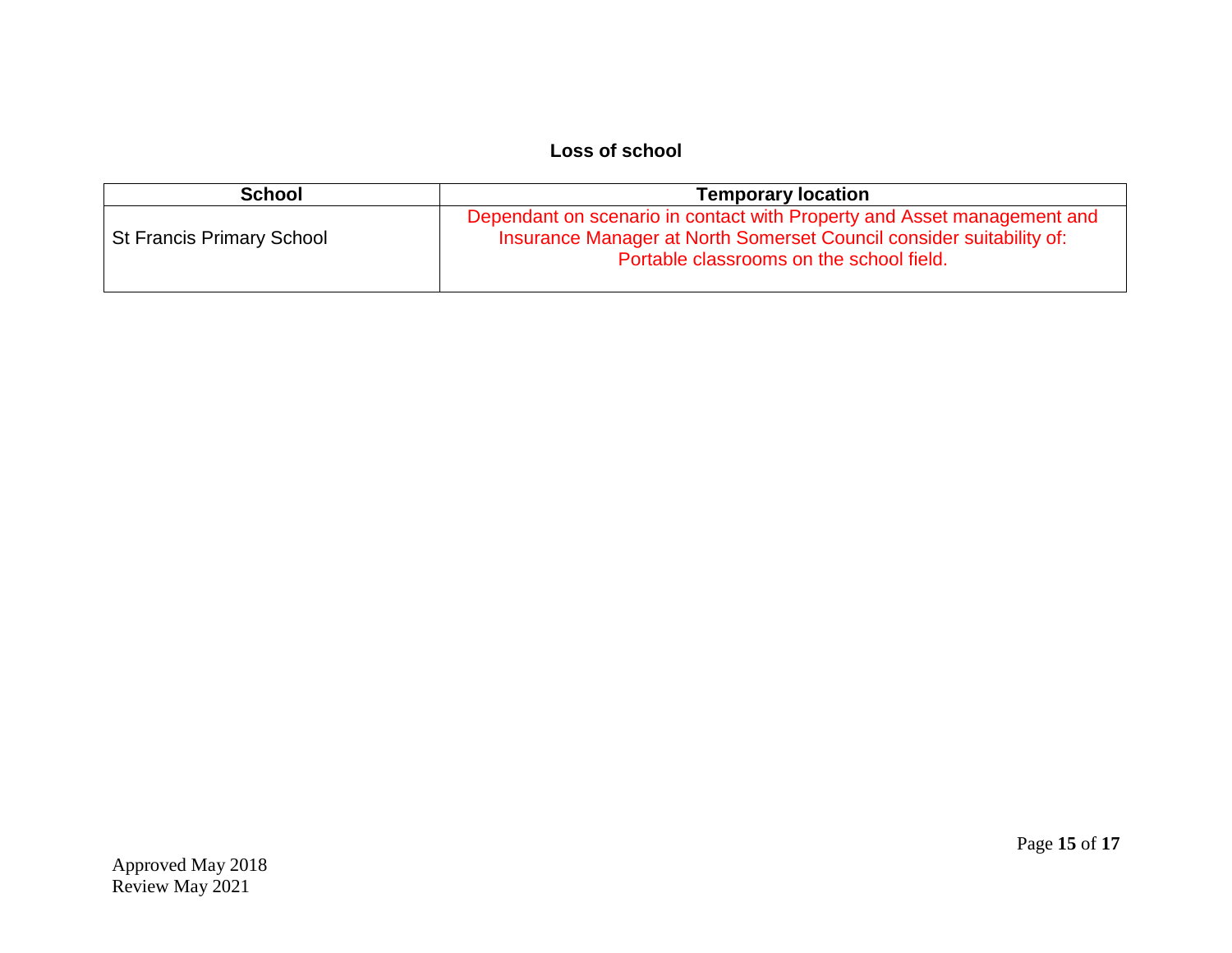#### **Appendix A – Letter to Parents Template**

*Insert Address Here*

Dear………………………………………

You will all be aware of the recent incident that has affected our school.

We are currently working closely with North Somerset Council Peoples and Communities Directorate to ensure that disruption to school life is kept to the minimum possible. However, as you will appreciate, it may/will be sometime before we are back on an even keel.

We will be monitoring the well being of all pupils closely in the coming weeks to ensure that any ongoing problems as a result of the incident are identified.

For the immediate future we have made the following arrangements, which will come into effect from ……......... ……...........…. ……...........…...…. As from today we will be using ……......... ……...........…. ……...........…...…. as the school office. We hope to have temporary buildings available for all students to continue with their education from ……...... ……...........…. ……...........…......….

Please note that our new contact numbers are listed below. However I would ask you to keep calls to the school to a minimum so that we are not overwhelmed.

(Tel and Fax Nos.)

The process of recovery is moving very fast as more and more decisions are made about the best ways to proceed. We will provide updated information as frequently as possible both on the board at the entrance to the school and in a weekly update letter to be sent to all parents.

Thank you for your support and understanding in what is a difficult time for all of us.

Yours Sincerely,

Head teacher